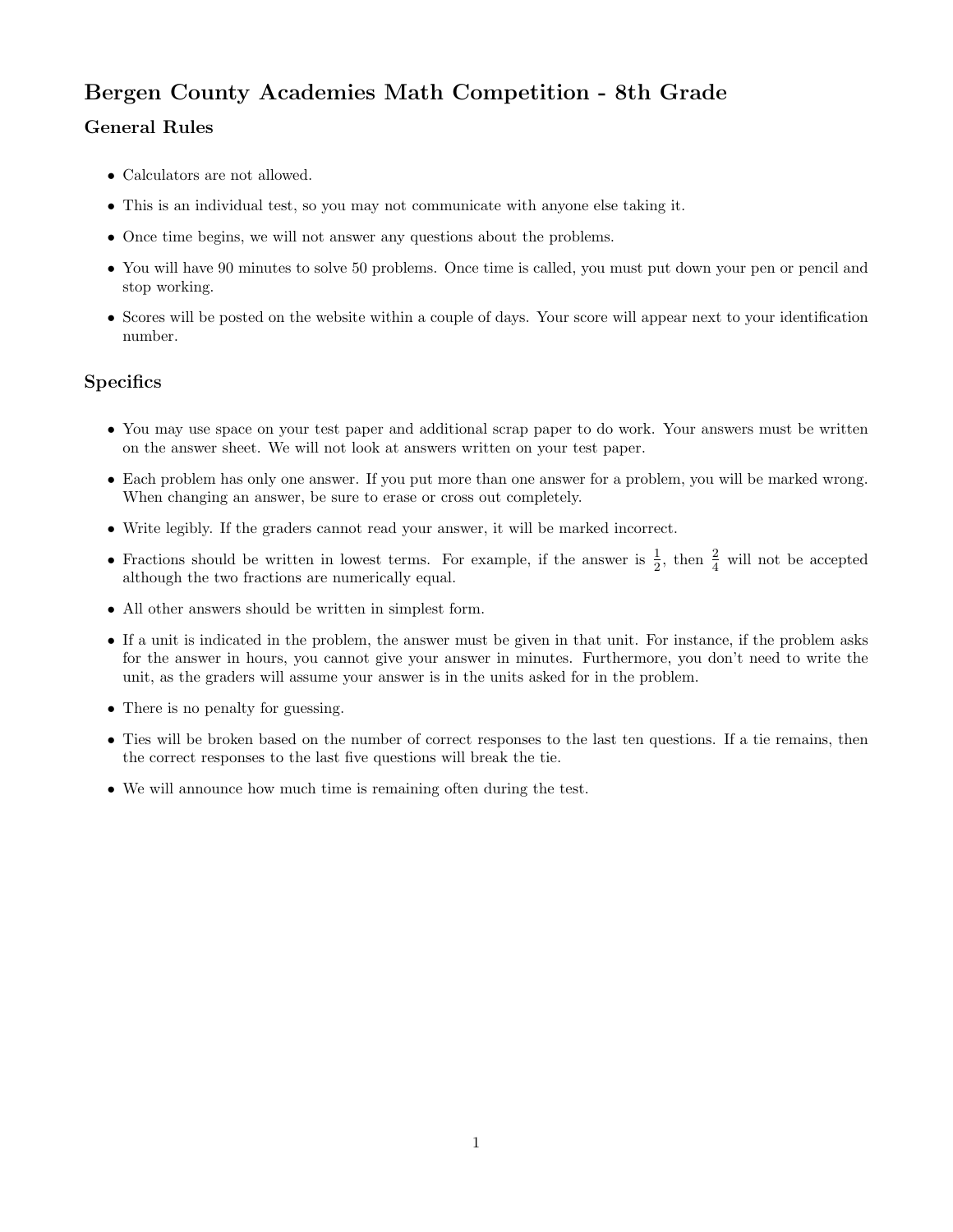- 1. How many positive integers divide 23 evenly?
- 2. Jie, David, and Ben each have x buttons. Jie gives 12 buttons to David who now has 6 less than twice the number of buttons Jie has. Ben then gives y buttons to David who now has 20 buttons more than Ben has. Ben then gives y more buttons to Jie, who now has the same number of buttons as Ben. How many buttons does David have now?
- 3. Find  $(-2010) \times (-2009) \times (-2008) \times \cdots \times 2008 \times 2009 \times 2010$ .
- 4. In a standard 52-card deck, what is the probability of choosing a royal card (Jack, Queen, or King) of a red suit (Hearts or Diamonds)?
- 5. A, B, and C are three points in the plane, so that  $\overline{AB} = 2$ ,  $\overline{BC} = 3$ , and  $\overline{CA} = 5$ . Let M be the midpoint of  $\overline{AC}$ . Find the distance from M to B.
- 6. Three tiles are marked H and two other tiles are marked A. The five tiles are randomly arranged in a row. What is the probability that the arrangement reads  $HAHAH$ ?
- 7. Chan drives the first half of a 100 mile trip at 60 mph and then drives the second half at 30 mph. What is his average speed for the trip?
- 8.  $log_3 27 = ?$
- 9. Express 64 in base 6.
- 10. Convert 57 a number written in base 10 to base 3.
- 11. Find the sum of the first 20 terms of the arithmetic sequence  $5, 10, 15, \ldots$
- 12. Find the last digit of  $3^{30}$ .
- 13. If x and y are real numbers such that  $x^2 = -|y^2 1|$ , what is  $x^{2009} + y^{2010}$ ?
- 14. In regular hexagon ABCDEF, what is the ratio  $\overline{AC}$ :  $\overline{AB}$ ?
- 15. In-Sung Na took the AIME, a 15 question test. Given that he got 14 of the 15 right and the chances of him getting any particular problem correct is the same, what is the probability he got none of the first 10 wrong?
- 16. What is the smallest number x such that  $4x$  is a perfect cube and  $5x$  is a perfect square?
- 17. For a two digit number ab, define  $f(ab) = ba$ . For example,  $f(23) = 32$  and  $f(10) = 01 = 1$ . Find the greatest common factor of  $f(10), f(11), \ldots, f(99)$ .
- 18. Evaluate  $\frac{i^{2010}}{2008}$  $\frac{i^{2010}}{i^{2008}} + \frac{i^{2009}}{i^{2008}}$  $i^{2009}$ , where  $i = \sqrt{-1}$ .
- 19. If the weather forecast says that there is a  $\frac{3}{5}$  chance of rain on any given day, what is the probability it will rain at least once over the next four days?
- 20. If  $4x^2 9y^2 = 15$  and  $2x + 3y = 3$ , find  $2x 3y$ .
- 21. How many vertices does a regular octahedron have?
- 22. Find the number of solutions to  $7x + y = 2010$ , where x and y are positive integers.
- 23. What is the remainder when  $2^{27}$  is divided by 9?
- 24. 4 yellow beads and 6 green ones are randomly arranged in a line. Given that the first and last bead are the same color, what is the probability first bead is green?
- 25. The time is now 2:28 PM. In an analog clock, the hour hand and the minute hand will make an angle of 180 degrees in x minutes, where x is positive and as small as possible. Find  $x$ .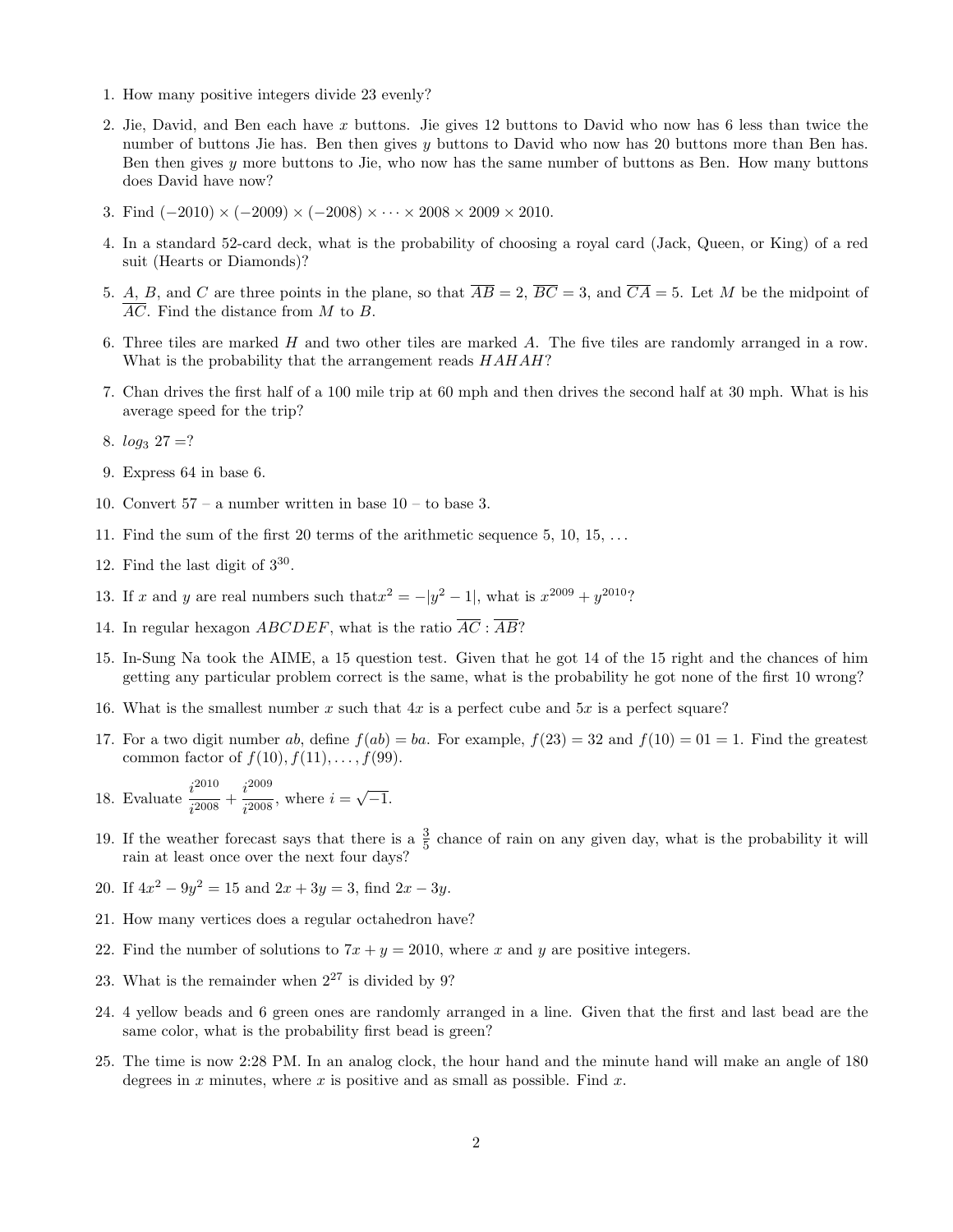- 26. The Master of Debates wins 90% of his debates against The Apprentice of Debates. Find the probability that he wins a best of three competition against The Apprentice of Debates.
- 27. Consider ten boxes each filled with ten Pokeballs. Ash finds that among them is one box containing defective Pokeballs which weigh one gram less than normal Pokeballs. Ash has a digital scale which can measure the mass of the Pokeballs, either one or many at a time. Find the least number of weighings with which Ash can find out the defective box.
- 28. If  $x+\frac{1}{x}$  $\frac{1}{x} = 1$ , find  $x^2 + \frac{1}{x^2}$  $\frac{1}{x^2}$ .
- 29. David Yang has four children with integer ages. If the product of their ages is 7, find the sum of their ages.
- 30. In a 10 by 10 square, the length is increased by 10% and the width is decreased by 10%. Find the percent change of the area of the square.
- 31. GOOGOL's stock starts at \$600 dollars per share. If the stock falls by 10% and than rises by 10% of the new price, what is the new stock price in dollars?
- 32. Find the smallest positive integer that can be written as the sum of four distinct positive perfect squares.
- 33. A boy wants to write all the numbers from 1 to 1000. On day 0, he starts counting from "0", and then writes 120 digits a day (so, on the first day, he'd count 65 numbers – 10 one-digit numbers and 55 two-digit numbers, for a total of 120 digits). On what day does he write one thousand?
- 34. Victoria has five shirts (white, blue, black, brown, red) and three pants (blue, black, brown) How many different outfits can she make if she does not want her shirt and pants to be the same color?
- 35. When 2.481 is expressed as a fraction of integers, it yields  $\frac{a}{b}$ , where a and b are relatively prime. Find  $a + b$ .
- 36. How many digits are there in 32000011<sup>2</sup> ?
- 37. If  $\frac{1}{x}+3=\frac{13}{x}$ , find x.
- 38. 5 lines are drawn. What is the largest number of points of intersections of these lines?
- 39. If  $\frac{59}{\sqrt{3} + \sqrt{5} + \sqrt{7}}$  can be expressed in the form a √  $3+b$ √  $5+c$ √  $7-d$  $√($ 105, where  $a, b, c, d$  are positive integers, find  $a + b + c + d$ .
- 40. The area of a square is numerically 9 times more than the square's perimeter. Find the side length of the square.
- 41. A quartic (a polynomial of fourth degree) passes through the points  $(0, 0)$ ,  $(1, 0)$ ,  $(2, 0)$ ,  $(3, 0)$ , and  $(4, 1)$ . What is the value of the polynomial at  $x = 5$ ?
- 42. Find the number of zeroes at the end of 2010!.
- 43. Find the radius of the circle passing through all three vertices of an equilateral triangle of side length 4.
- 44. Circles  $C_1$  and  $C_2$  have the same center, with  $C_2$  inside  $C_1$ . A chord of length 12 in  $C_1$  is tangent to  $C_2$ . Find the area of the region in  $C_1$  and not in  $C_2$ .
- 45. While trying to calculate the sum  $21 + 22 + 23 + 24 + 25 + 26 + 27 + 28 + 29$ . Jongwhan forgets to take into account one plus sign, getting 2601 as his result. If he forgot the plus sign between 2a and 2b (where a and b are the ones digit of the two digit number), find  $a + b$  where a and b are consecutive integers between 1 and 9 inclusive.
- 46.  $2n^2 16$  is a prime number. Find all integer values for n.
- 47. The numbers  $2^{\frac{1}{222}}$ ,  $3^{\frac{1}{333}}$ ,  $4^{\frac{1}{444}}$ , and  $5^{\frac{1}{555}}$  are arranged in an increasing order. The second and third number on this list are x and y. Find  $\log_{x} y$ .